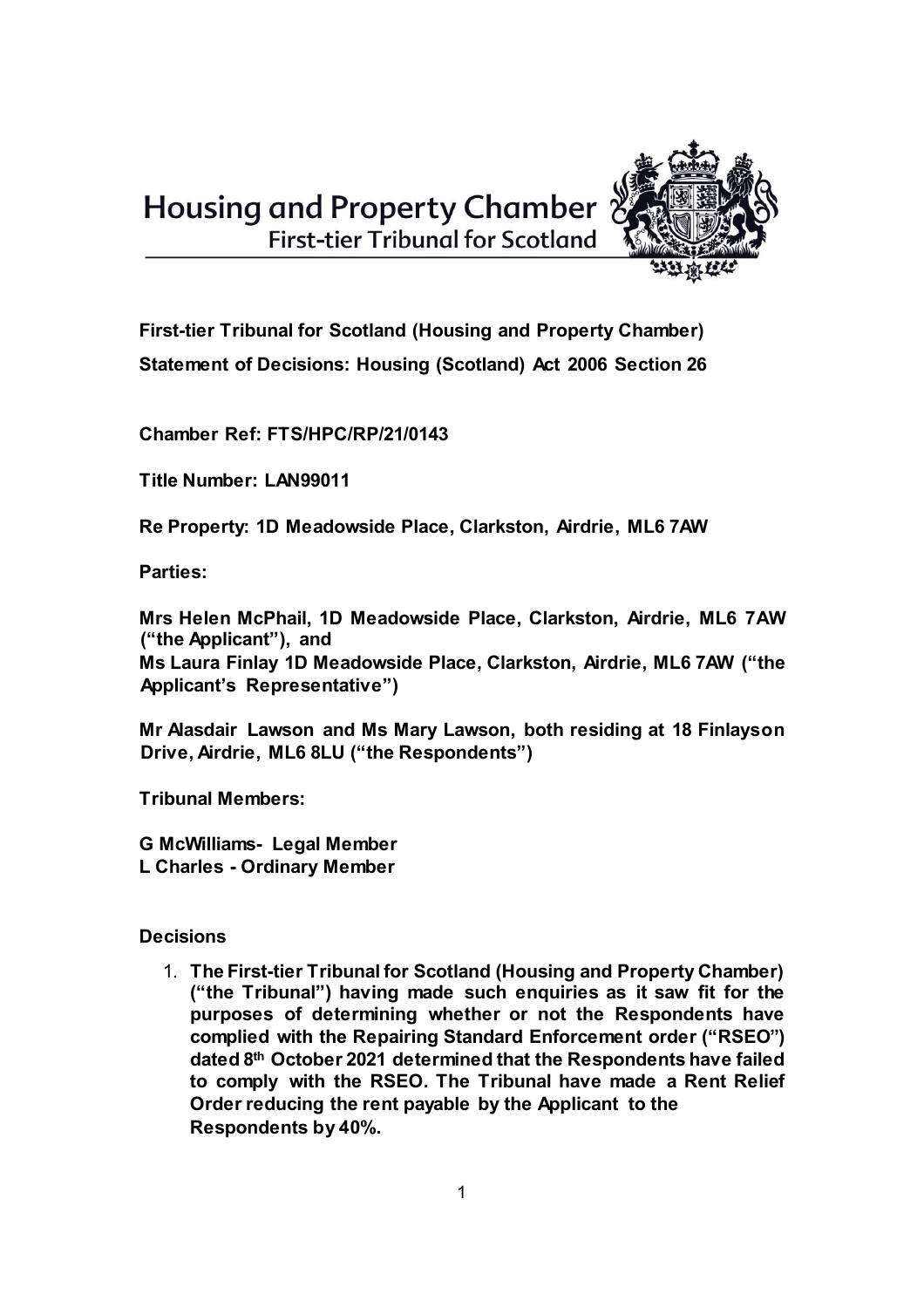## **Background**

- 2. The Applicant submitted an Application to the Tribunal in terms of Section 22 of the Housing (Scotland) Act 2006 ("the 2006 Act"). A Case Management Discussion ("CMD") proceeded remotely by telephone conference call on 26th April 2021. Reference is made to the Notes on the CMD and Notice of Directions, both dated 26<sup>th</sup> April 2021. The Tribunal Members inspected the Property on 23rd September 2021. The Applicant, Mrs McPhail, was present and represented by her daughter, Ms L Finlay. The Respondent Mr Lawson attended. Following the Inspection, the Tribunal held a Hearing which proceeded remotely by telephone conference call on 30<sup>th</sup> September 2021. Mrs McPhail, Ms Finlay and Mr and Mrs Lawson attended.
- 3. Following the hearing, the Tribunal issued a Decision, stating that the Respondents had failed to comply with the duty imposed upon them as landlords by Section 14 (1)(b) of the 2006 Act and issued a RSEO. Reference is made to the Decision and RSEO, both dated 8th October 2021. A Schedule of Photographs, taken at the Inspection, and Summary of the Inspection, was attached to and formed part of this Decision**.** In terms of the RSEO the Respondent was required to complete the following repairs by 30<sup>th</sup> November 2021: -
- a) The Respondent has to carry out such works as are required to ensure that the Property is wind and watertight and in all other respects reasonably fit for human habitation, all in terms of Section 13(1)(a) of the 2006 Act. Specifically, the Respondent has to instruct a window and door specialist to:
	- i) repair or replace the seals and handles in and on both windows in the living room and in and on the windows in the kitchen and in each of the three bedrooms, and storage room, in the Property, and ii) replace the sealed glazed units in the veranda

door in the living room and in the second bedroom; and

- iii) carry out such works as are necessary to ensure that all windows in the rooms in the Property are free from mist between their glazed units.
- iv) replace the locking mechanism in the veranda door in the living room in the Property, and
- v) repair or replace the safety lock in the front window in the living room in the Property, and
- vi) refit/adjust the UPVC front door and replace the facia surrounding that door.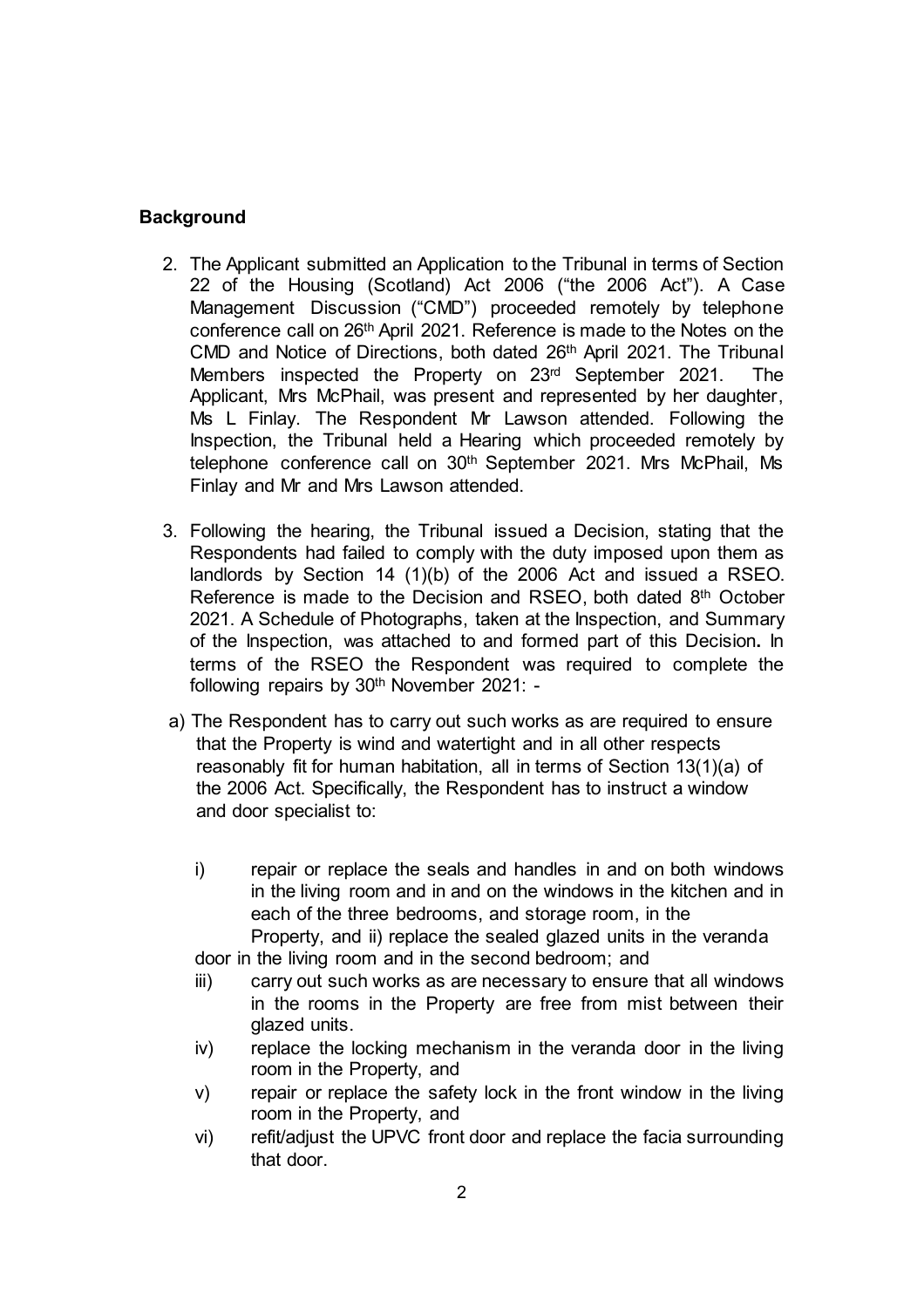- vii) Provide a full report, and invoice, in respect of the above works.
- b) The Respondent has also to carry out such works as are required to ensure that the Property has satisfactory provision for detecting fires and for giving warning in the event of fire or suspected fire and if carbon monoxide is present in a concentration that is hazardous to health, all in terms of Section 13 (1) (f) and (g) of the 2006 Act. Specifically, the Respondent has to:
	- i) install a heat detector and CO monitor in the kitchen, which comply with current health and safety guidelines; and
	- ii) install a smoke detector in the hallway, which complies with current health and safety guidelines

## **Re-Inspection**

- 4. The Tribunal re-inspected the property on 8<sup>th</sup> March 2022. Mrs McPhail, Ms Finlay and Mr Lawson attended.
- 5. Mrs McPhail and Ms Finlay advised the Tribunal, and Mr Lawson agreed, that a workman, instructed by Mr Lawson, had attended at the Property and carried out some works on the day before the re-inspection.
- 6. The Tribunal noted the following:
	- i) In the living room a new handle has been fitted and the original lock and key has been cleaned and refitted on the verandah door and the multi point locking systems is not operational and the door is only secured by a single lock. The Tribunal noted that the seal around the door appears to be original and is now dry and brittle and there were draughts. A secondary seal has been fitted but is no longer effective. The Tribunal also noted that the window in the living room is difficult to open, the handle appears to stick and the safety lock does not open without effort. The Tribunal noted that the seal around the window appears to be original, is now dry and brittle, there are draughts and there is visual evidence of historic water ingress
	- $\mathbf{i}$  In the kitchen the window is difficult to open, the handle appears to stick, the seal around the window appears to be original and is now dry and brittle, and there were draughts.
	- iii) In the first bedroom the window is difficult to open, the handle appears to stick, the seal around the window appears to be original and is now dry and brittle, and there were draughts. iv) In the second bedroom the window is difficult to open and the handle appears to stick. The seal around the window appears to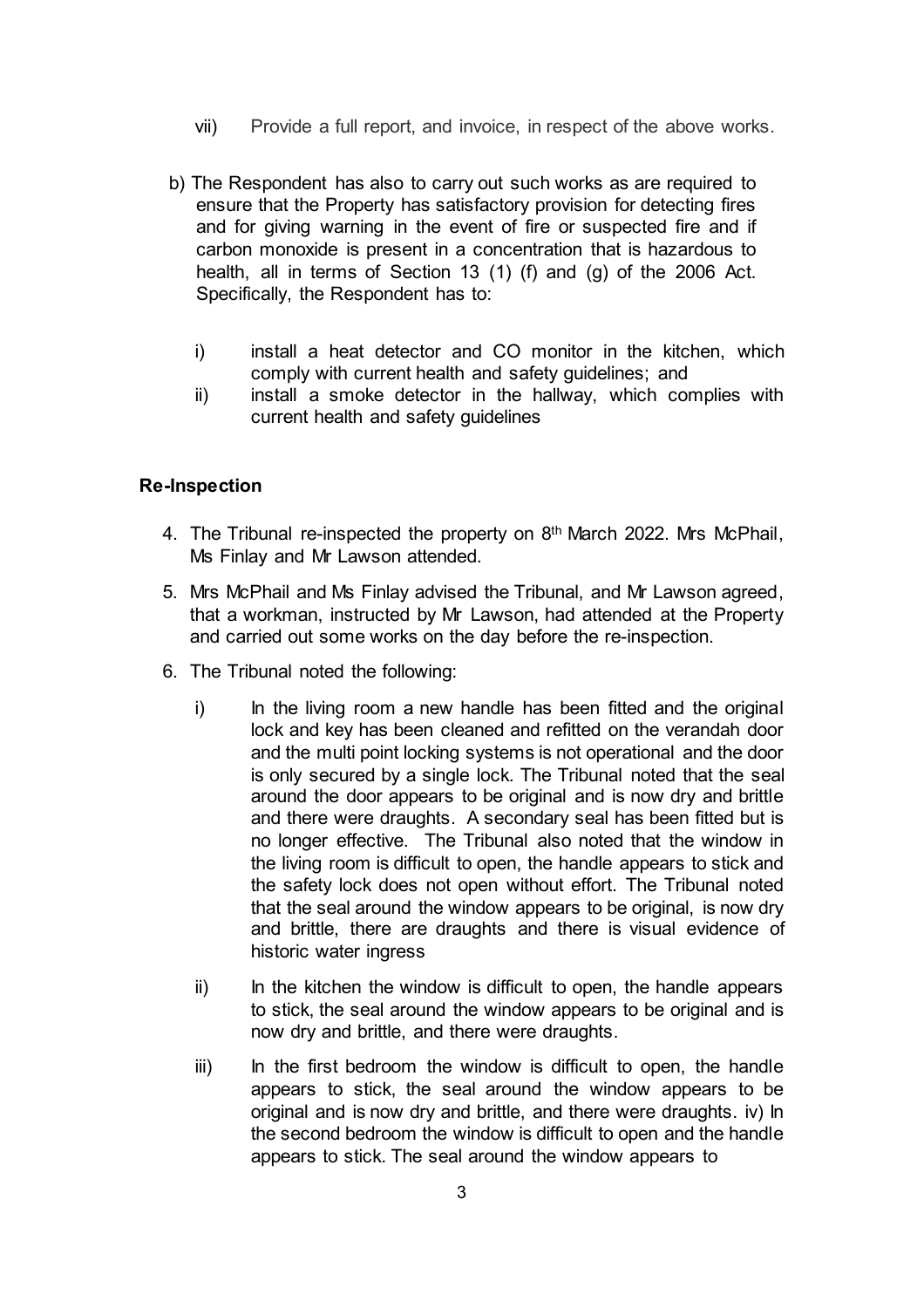be original and is now dry and brittle. Taped areas have not been addressed and failed sections of the window have been filed with a paste or putty

- v) In the bathroom the window is difficult to open and the handle appears to stick.
- vi) In the hall the front Upvc door facia has been reattached. A draught is noticeable at the bottom right-hand corner of the front door.
- vii) Heat and smoke detectors are fitted in the hallway and kitchen, which comply with health and safety guidelines.
- viii) The entrance system for the common close door at the Property has been damaged and is not secure.
- 7. The Tribunal were unable to re-inspect the third bedroom and storage cupboard as they were occupied.
- 8. The Tribunal's re-inspection report was issued to the parties following the re-inspection on 18th March 2022.

#### **Reasons for Decisions**

9. The Tribunal considered the condition of the property at the re-inspection and the submissions made by the parties. A workman had attended and carried out works at the Property on 7<sup>th</sup> March 2022. However, the Tribunal clearly noted the condition of the property, and that the repairs specified in Part a) of the RSEO have not been carried out, as set out in paragraph 5 above. Mr Lawson did not make any submissions regarding the condition of the Property as noted by the Tribunal other than to say that he had arranged for his workman to carry out repairs. He did not offer any contradictor to the Tribunal's noting of the condition of the Property.

He did not say that he intended to have further works, specified in the RSEO, carried out. He did not seek further time to do such works, .

- 10.The repairs specified in Part a) of the RSEO have not been carried out The Respondents have not provided any report and/or invoice in respect of any works carried out. The Respondents have not requested additional time for completion of the repair works specified in Part a) of the RSEO. The Tribunal have therefore determined that the Respondents have failed to comply with Part a) of the RSEO.
- 11.Having determined that the Respondents have failed to comply with the RSEO, the Tribunal have considered whether to issue a Rent Relief Order ("RRO") in terms of Section 27 of the 2006 Act. The Tribunal noted that as a result of the Respondents' failure to comply with all Part a) of the RSEO, the Property is not wind and watertight and not reasonably fit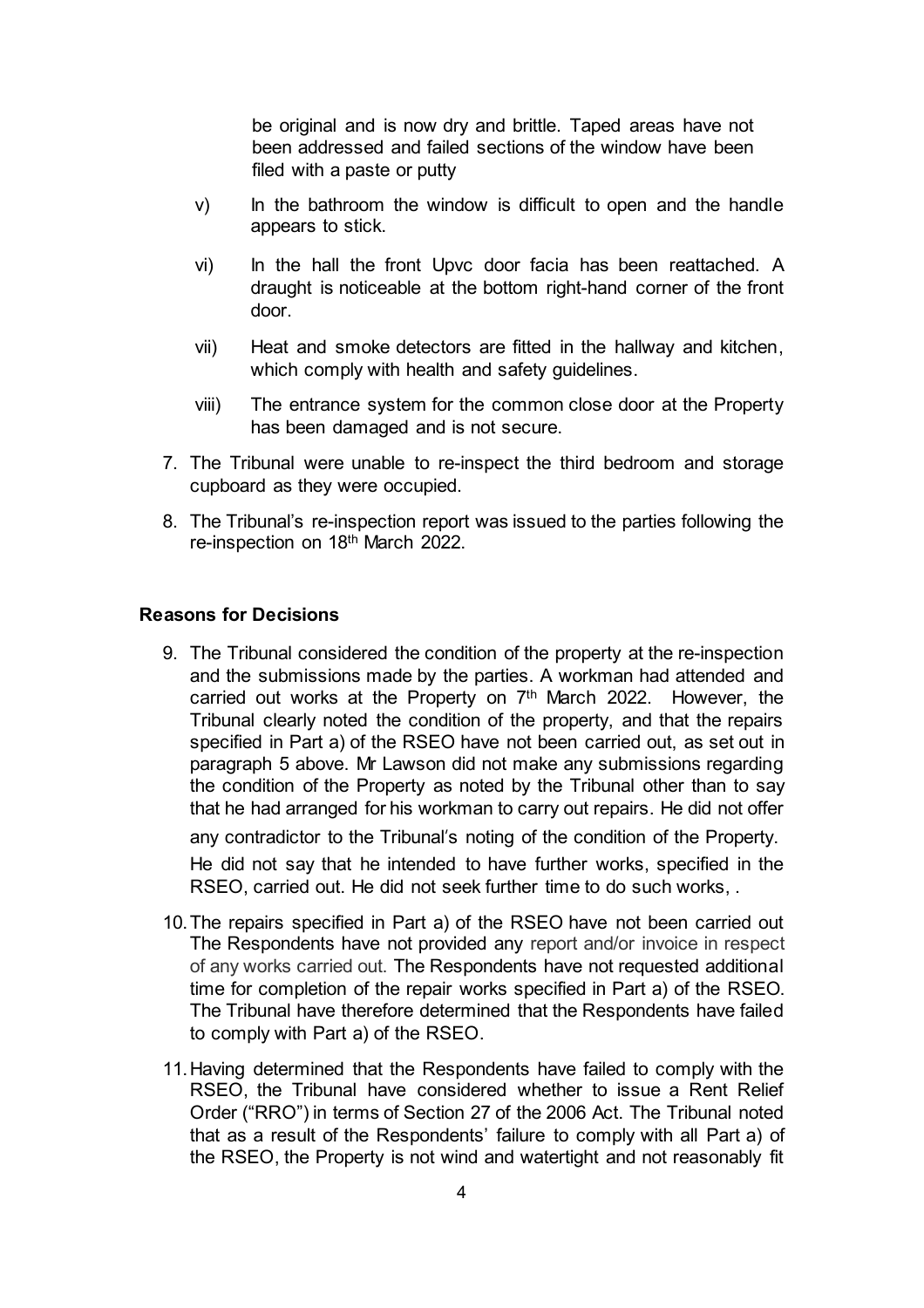for human habitation, in particular due to continuing draughts and the residual effects of water ingress, referred to in paragraph 5 above, In the circumstances, the Tribunal is satisfied that a RRO should be issued, reducing the rent payable by the Applicant by 40%. The Tribunal considers that it is just, and proportionate, to issue a RRO in these terms, given the Respondents failure to comply with the RSEO and as the Property is not wind and watertight and reasonably fit for human habitation. The RRO accompanies this Statement of Decisions.

## **Decisions**

- 12.The Tribunal determined that the Respondents have failed to comply with the RSEO previously issued by the Tribunal.
- 13.The Tribunal proceeded to make a Rent Relief Order in terms of Section 27 of the 2006 Act
- 14.The decisions of the Tribunal are unanimous.

## **Observation**

15.At the re-inspection the Tribunal noted that the entrance system for the common close door at the Property has been damaged and is not secure. The Tribunal again observe that it is to be hoped that the entrance system is repaired as soon as possible to ensure the safety of the occupiers of the flats in the block.

#### **Right of Appeal**.

**A Landlord, Tenant or Third-party applicant aggrieved by the decision of the Tribunal may appeal to the Upper Tribunal for Scotland on a point of law only. Before an appeal can be made to the Upper Tribunal, the party must first seek permission to appeal from the First-tier Tribunal. That party must seek permission to appeal within 30 days of the date the decision was sent to them.**